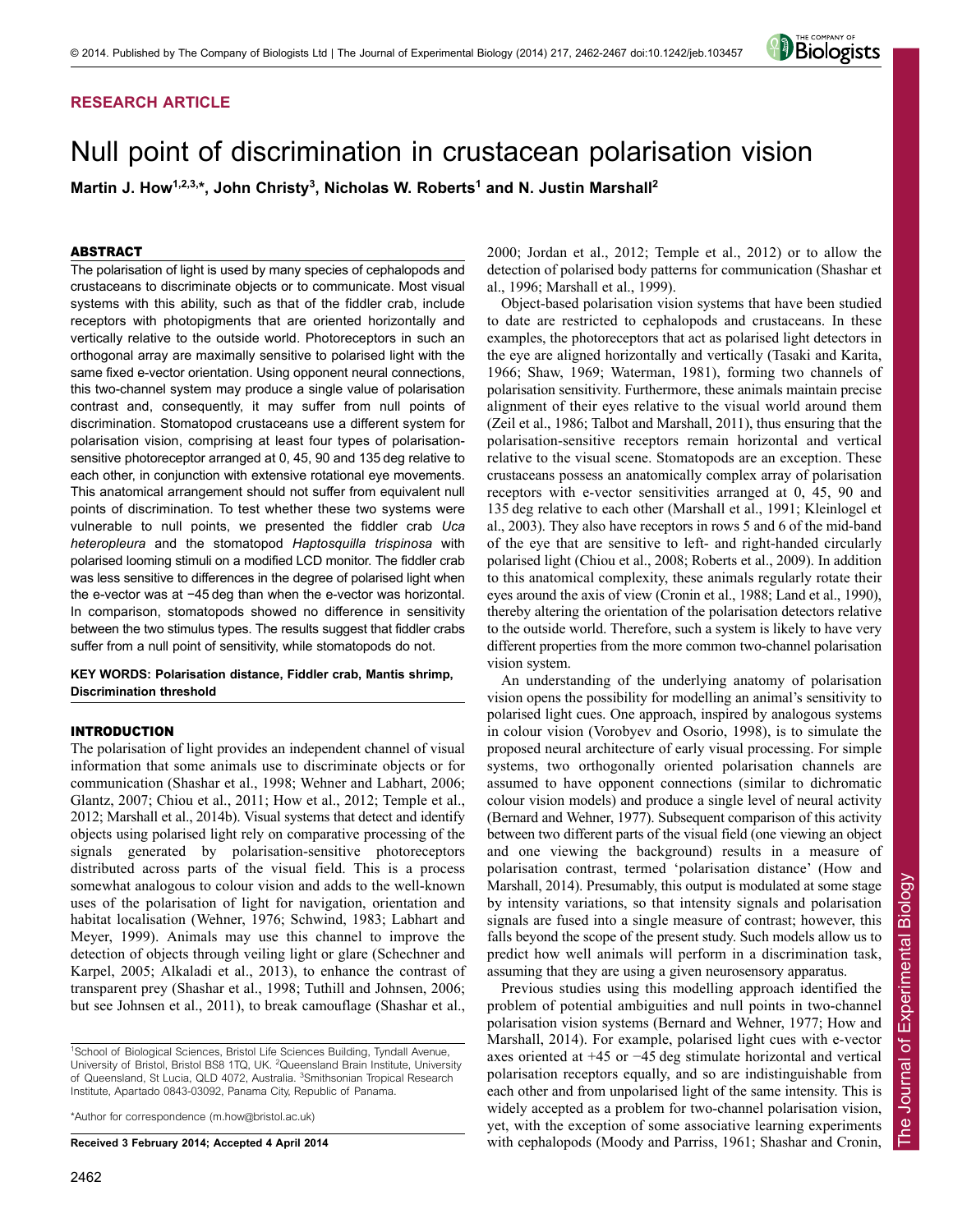1996), this has not been investigated in detail at the behavioural level. To this end, we used a modified LCD monitor (Glantz and Schroeter, 2006; Pignatelli et al., 2011; How et al., 2012; Temple et al., 2012) to present polarised looming stimuli to the two-channel polarisation vision system of the fiddler crab *Uca heteropleura* (Smith 1870) and to the dynamic, multi-channelled polarisation vision system of the stomatopod *Haptosquilla trispinosa* (Dana 1852). These looming stimuli differed in the degree of polarisation, while the overall light intensity remained constant. We compared the response probability of these two species to stimuli that fell either within or outside a predicted null point of discrimination for a twochannel polarisation vision system.

## RESULTS

Fiddler crabs *U. heteropleura* responded to polarised looming stimuli in a number of ways, similar to those reported for *Uca vomeris* (How et al., 2012), including cessation of all movement (freeze), drawing of the legs or claw closer to the body (tuck), a jerk or twitch, and a sprint. A small number of crabs responded to the zero contrast stimulus (Fig. 1A, dotted line) as a result of coincidental changes in behaviour during stimulus presentation. Therefore, these estimate the probability of false positive responses during the experiment. A significant response was recorded for crabs viewing the horizontally polarised stimuli down to differences in degree as low as 8% [linear mixed effects model (LMER) for 8% stimulus versus background: family binomial, *n*=22 crabs, d.f.=1,  $\chi^2$ =18.7, *P*<0.001; Fig. 1A, circles, Table 1]. However, when the degree contrast stimuli were presented at −45 deg, the probability of response was lower, only becoming significant at contrasts over 23% (LMER for 23% stimulus versus background: family binomial,  $n=22$ , d.f.=1,  $\chi^2=9.0$ ,  $P=0.0028$ ; Fig. 1A, triangles, Table 1).

Results from the polarisation distance model suggest that the stimuli presented to fiddler crabs with an e-vector of 0 deg generate a higher level of contrast in the two-channel polarisation vision system than stimuli presented at −45 deg (Fig. 1B, compare circles with triangles). However, if we incorporate varying levels of eye alignment error into the model, we see an overall drop in the difference between the 0 deg and −45 deg stimuli (Fig. 1B, grey lines). This is reflected in the modelled just noticeable difference (JND) values for polarisation distance (Table 1). For the case of perfect eye alignment and order within the photoreceptors, the





| Table 1. Just noticeable difference (JND) values for the two  |
|---------------------------------------------------------------|
| stimulus orientation conditions (0 and -45 deg) presented as  |
| recorded degree contrast and calculated polarisation distance |

| JND value                            | 0 deg stimuli | -45 deg stimuli |
|--------------------------------------|---------------|-----------------|
| Degree contrast (%)                  | 8             | 23              |
| Polarisation distance                | 0.07          | 0.006           |
| Polarisation distance (5 deg error)  | 0.06          | 0.02            |
| Polarisation distance (10 deg error) | 0.05          | 0.04            |
| Polarisation distance (15 deg error) | 0.04          | 0.06            |
|                                      |               |                 |

The 5, 10 and 15deg error values represent the calculated polarisation distance for incremental errors in eyestalk misalignment.

polarisation JND values are an order of magnitude higher for the 0 deg stimuli (0.07) versus the −45 deg stimuli (0.006). An error in eye alignment of  $\sim$ 10 deg is required for the polarisation distance JNDs for both 0 and −45 deg stimulus types to be roughly equal (0.05 and 0.04, respectively).

In comparison with fiddler crabs, the stomatopod *H. trispinosa* showed a very different pattern of response to the polarised stimuli presented in this study. Firstly, counter to expectations, *H. trispinosa* rarely responded to the looming stimulus by retreating into its burrow, as it would to an approaching predator. Rather than a locomotion-based behavioural change, the animals responded by making saccadic gaze shifts with one or both eyestalks towards the looming stimuli. These could be distinguished from the majority of general eye movements by their high speed and directionality – movements that are commonly observed in target tracking stomatopods (Cronin et al., 1988; Marshall et al., 2014a). Secondly, there was no statistical difference in the stomatopods' response probability between the two stimulus types (0 and −45 deg) (ANCOVA, *F*=0.208, *P*=0.66; Fig. 1A, bottom, compare fitted lines). Finally, the sensitivity of stomatopods to small degree contrasts was poor in comparison to that of the fiddler crabs. High response probabilities were not observed for *H. trispinosa* until the contrast in the degree of polarisation was over 50%, far greater than the 8% difference discriminated by *U. heteropleura*.

## **DISCUSSION**

This study provides a strong indication of a behavioural null point in polarisation sensitivity. The fiddler crab *U. heteropleura* was far

**Fig. 1. Response probability to polarised stimuli.**

(A) Response probability of the fiddler crab *Uca heteropleura* (top) and the stomatopod *Haptosquilla trispinosa* (bottom) to horizontal (circles) and −45 deg (triangles) stimulus e-vector orientations (see diagram, bottom right). Curves represent the fitted hyperbolic tangent (top) or straight line (bottom) for each set of data. Both fitted lines were generated using the MATLAB curve fitting toolbox. Grey shading represents the 95% confidence interval for the fitted curves. Background dotted line indicates the probability of false positive responses. (B) Polarisation distance modelled for the fiddler crab stimuli and for each monitor orientation. Grey lines indicate the effect of incremental levels of crab eye misalignment relative to the monitor (5, 10 and 15 deg).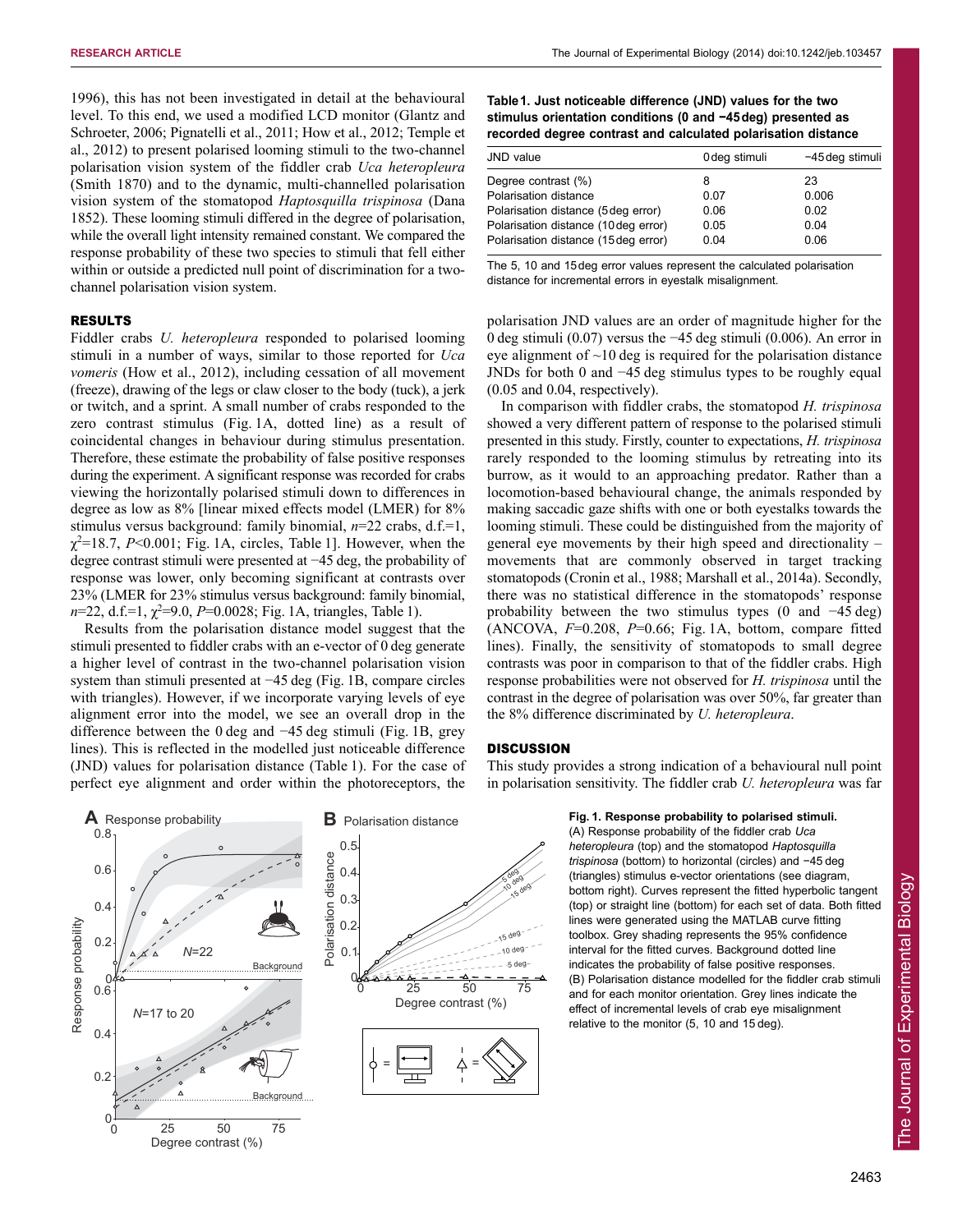more sensitive to differences in the degree of polarised light when presented at e-vectors of 0 deg than at −45 deg, two stimulus types that are predicted to elicit the maximal and minimal amount of visual contrast, respectively. The level of diminished response at −45 deg, compared with a complete null response, is entirely consistent with a degree of misalignment between or across the eyes. In comparison, the stomatopod *H. trispinosa* – with its multichannel and rotationally dynamic polarisation vision system – did not show evidence for a null point of discrimination at an e-vector angle of −45 deg. These results also provide evidence that crustaceans respond not just to differences in the e-vector orientation of polarised light (Marshall et al., 1999; Glantz and Schroeter, 2007; How et al., 2012), but also to small differences in the degree of polarised light.

What might be the functional consequences of this polarisation null point for fiddler crabs in their natural environment? At present, it is unknown exactly how the polarisation and intensity channels are integrated, so it is difficult to interpret the full functional relevance of their polarisation sensitivity. In related crustaceans, the polarisation system is thought to act as a contrast enhancer for the intensity channel, and may also be related to movement detection (Glantz, 2001; Glantz and Schroeter, 2006), so it is in this context that we frame our discussion. One of the main polarisation cues in the fiddler crab's mudflat environment is likely to be found in the area of damp mudflat in the direction of the sun. Here, most reflected light will be roughly horizontally polarised (Zeil and Hofmann, 2001; How and Marshall, 2014). The horizontal/vertical receptor organisation of the fiddler crab could therefore be adapted for detecting small changes in the degree of polarisation in this region. This could be used for enhancing the contrast of conspecific crabs against the mudflat surface, and could therefore be thought of as a 'matched filter' for this environment (Wehner, 1987; Zeil and Hofmann, 2001; Alkaladi et al., 2013; How and Marshall, 2014). However, there are several sources of non-horizontally polarised cues. For example, the sky polarisation field spans the entire celestial hemisphere (although it will often be obscured by clouds or large objects on the horizon) and the e-vectors of this polarised light are oriented in parallel to a circular band 90 deg from the sun's position (Labhart and Meyer, 2002). Therefore, for certain solar positions the polarised light field will be oriented at  $\pm$ 45 deg across large parts of the sky. This could have an impact on the use of polarised light for enhancing the contrast of airborne predators in these parts of the sky. However, it is unclear whether polarised light plays a role in predator surveillance in the wild. There have also been suggestions that fiddler crabs may use their acute polarisation vision for detecting subtle variations in the cuticle surface of conspecifics (Zeil and Hofmann, 2001). Light reflected from damp crab cuticle is likely to occupy a whole range of e-vector angles, many of which may fall at or near the null point of discrimination.

In conjunction with previous modelling attempts (How and Marshall, 2014), our current results imply that the fiddler crab's polarisation vision system is most sensitive to small differences in the degree of polarised light when the e-vector angle is close to horizontal. This suggests that the horizontal/vertical arrangement of the polarisation receptors is optimally adapted for discriminating small differences in the degree of polarised light (caused, for example, by a conspecific crab) against the horizontally polarised mudflat background (Zeil and Hofmann, 2001; How and Marshall, 2014). However, there is another related explanation for this kind of arrangement. The fiddler crab *U. vomeris* was recently found to have differences in the anatomical arrangement between the two polarised light channels, suggesting that, in the equatorial region of the eye, each ommatidial unit is more sensitive to vertically polarised light than to horizontally polarised light (Alkaladi et al., 2013). This would have the consequence of screening out some of the horizontally polarised glare reflected from the mudflat, analogous to the effect of wearing polarised sunglasses. This asymmetrical sensitivity to vertically polarised light is only possible if the receptors have a horizontal/vertical arrangement relative to the outside world. It must, however, be noted that this anatomical organisation would not affect the location of the polarisation null point, as long as the sensitivity maxima remain horizontally and vertically oriented.

An alternative explanation that must be addressed is that the fiddler crabs may be responding differently to the two stimulus types according to how realistic they seem. The horizontal stimulus set simulates a polarisation degree contrast viewed against a horizontally polarised background, a situation that may be common in the fiddler crabs' mudflat environment. It may be argued that the −45 deg stimulus set represents a less natural situation (although see discussion above), leading to a reduced response from the fiddler crabs. This hypothesis leads to the prediction that vertically oriented stimuli (even more unusual in the fiddler crab's environment) should elicit even lower response probabilities than the −45 deg set. We present preliminary data from a reduced sample (*n*=6 crabs) that provide a good indication that this is not the case (supplementary material Fig. S1). Fiddler crabs presented with vertically oriented degree contrasts responded with a similar probability as they did to horizontally oriented stimuli.

As a final note on the experimental methods used for the fiddler crab part of this study, we recorded an interesting discrepancy between our behavioural results and the predictions of the polarisation distance model. Our results initially suggested that fiddler crabs were more sensitive to polarised objects at the −45 deg null point than the polarisation distance model predicts. The polarisation distance JND values modelled for these −45 deg stimuli were 10 times lower than for the 0 deg stimuli (0.006 and 0.07, respectively; Table 1), implying that the fiddler crabs should not have been able to detect these stimuli. However, when we took into account the possible effect of slight misalignment between the crab eyes and the monitor (Fig. 1B, grey lines), this discrepancy could largely be explained. An alignment error of  $\sim$ 10 deg resulted in modelled polarisation distance values that were approximately equal for 0 and −45 deg JND points (0.05 and 0.04, respectively; Table 1), and this level of misalignment was certainly possible in the experimental apparatus. In their natural environment, fiddler crabs use the horizon as a visual cue to maintain the alignment of their eyestalks (Zeil et al., 1986). In our experiment, the false horizon presented to the test animal was only displayed on three of the four surrounding monitors and the close distance of these monitors (220 mm) suggests that small misplacements of the virtual horizon could have large effects on its perceived location. Future research of this kind should take extra precautions to reduce these types of alignment errors.

A second explanation, which cannot be discounted, for this higher-than-expected sensitivity to stimuli at −45 deg is that the fiddler crab may use some form of local comparison between imperfectly oriented polarisation receptors in adjacent regions of the eye to enhance contrast to such cues. The current polarisation distance model only attempts to represent visual input from two single sets of opponent receptors, and so may miss any effects of regional processing across the eye (Glantz and Schroeter, 2007). Future anatomical, electrophysiological and behavioural studies will be needed to investigate this fully.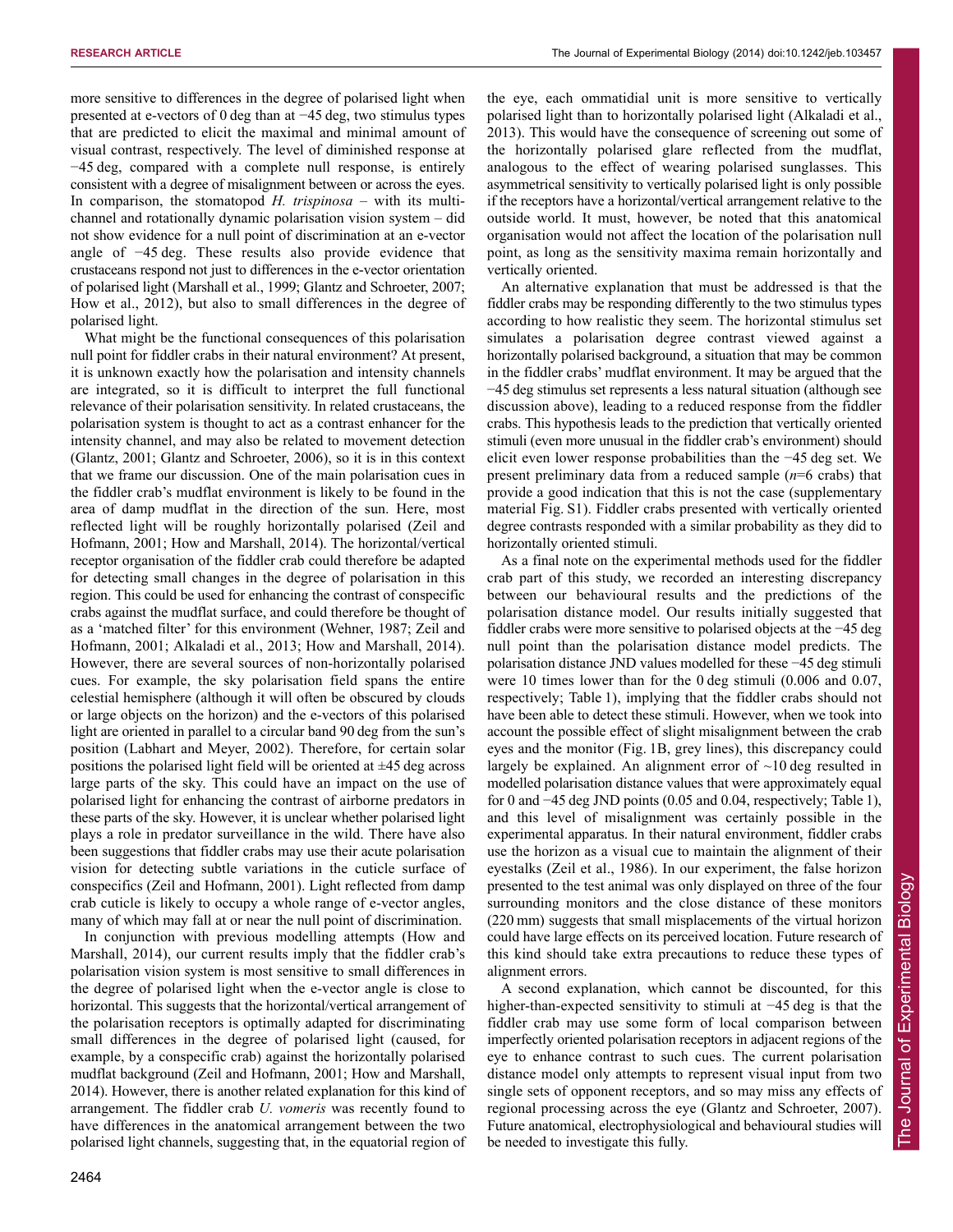In comparison to fiddler crabs, the stomatopod *H. trispinosa* showed no evidence of a null point in polarisation sensitivity at an e-vector of −45 deg: these animals responded with equal probability to polarised stimuli at 0 deg and at −45 deg. This is not surprising given that anatomical evidence shows that these animals have a complex polarisation anatomy. Although these species do possess two-channel polarisation vision systems across the majority of the eye, the receptors are oriented differently in distinct regions. Firstly, orthogonal receptors in the eye's dorsal hemisphere tend to be shifted in orientation by 45 deg from orthogonal receptors in the ventral hemisphere, providing two pairs of differently oriented polarisation channels in regions with overlapping visual fields (Marshall et al., 1991). Secondly, these species make frequent eye rotations around the axis of view, thus altering the orientation of the polarisation receptors relative to the outside world (Land et al., 1990). Thirdly, stomatopods do not maintain a stable body orientation as they crawl or swim in their complex threedimensional habitat, and changes in body position do not seem to be compensated by adjustments in eye alignment (as is the case for fiddler crabs). For example, *H. trispinosa* will often rest in a tilted, or occasionally upside-down, position in the entrance of the burrow, thus affecting the orientation of their polarisation vision system relative to the outside world.

There are several proposed explanations for the extreme mobility of stomatopod eyes, including their use for target acquisition and tracking, and for scan movements associated with the colour and polarisation sensitivity in the mid-band region (Cronin et al., 1988; Land et al., 1990; Thoen et al., 2014; Marshall et al., 2014a). Such movements have strong implications for their polarisation vision system, which, as a result, does not appear to suffer from the null points experienced by stabilised twochannel receptor arrangements. This could be of particular relevance for communication in stomatopods. Many species (including *H. trispinosa*) use linearly polarised body patterns (Chiou et al., 2011) and, given that stomatopods are highly mobile animals, these patterns could potentially be viewed from a variety of orientations. A rotatable multi-channel polarisation system is likely to be more efficient at detecting these signals than fixed two-channel arrays, which may miss those signals falling in or near the null point of discrimination. Eye anatomy and movement may therefore have evolved, in part, to allow the detection of linearly polarised signals regardless of their orientation. There is also the tantalising possibility that stomatopods may use eye rotations around the visual axis as a method of gain control, for optimising the polarisation contrast between an object of interest and the background. However, this has yet to be demonstrated.







Polarisation monitor

Finally, it is interesting to note that fiddler crabs and stomatopods differed markedly in their overall sensitivity to the polarised light cues. Fiddler crabs showed clear responses to differences in the degree of polarised light as low as 8%. In comparison, stomatopods only responded well to stimuli with contrasts greater than 50%. Also, the two different species differed clearly in the types of responses that these stimuli elicited. Fiddler crabs exhibited clear anti-predator behaviour, including sprints away from the stimulus, freezing and/or tucking in the limbs. Stomatopods, in contrast, simply glanced at the looming stimulus as if it was a prey object of interest. The difference in sensitivity could be explained by the apparent difference in behavioural context between fiddler crabs and stomatopods. The former were clearly attempting to avoid predation and so were highly motivated to respond to looming stimuli, while the latter would simply have been looking for food items from the safety of the home burrow. Another possibility is that the results demonstrate an actual difference in the behavioural sensitivity of these two animal groups to polarised cues. Fiddler crabs are known to respond to very weak intensity cues in the dorsal part of the visual field, corresponding to the retinal position of small avian predators such as terns (Smolka and Hemmi, 2009; Smolka et al., 2011; Smolka et al., 2013). Given that polarisation is likely to act as a contrast enhancer for the intensity channel, it would seem logical that these animals should also respond well to small differences in polarised light. In contrast, stomatopods may use their polarisation sensitivity primarily for detecting signals on the cuticle of conspecifics, body patterns that tend to be very strongly polarised. Perhaps the relatively low polarisation sensitivity observed in the stomatopod is a consequence of some level of filtering of the polarisation information, a process that may be important for simplifying subsequent processing steps necessary for this unique scan vision system. Similar information reduction steps also seem to occur early in the stomatopod colour vision system (Thoen et al., 2014).

### MATERIALS AND METHODS

Male fiddler crabs (*n*=22) of the species *U. heteropleura* were collected from the mudflats at the Pacific entrance to the Panama Canal (8°56′56.3″N, 79°34′24.3″W) in April 2013 and were transported to an outdoor flowthrough aquarium facility at the Naos Island Laboratories of the Smithsonian Tropical Research Institute. The crabs were housed in clear perforated plastic containers for a period of 1–5 days and were fed daily with fish flakes (TetraMin, Tetra, Germany). Individual crabs were presented with polarised light stimuli using methods similar to those used previously (How et al., 2012). A wire hinge was attached to the animal's carapace with cyanoacrylate glue, and connected to a metal hanger, which tethered the animal on top of a 200 mm diameter Styrofoam ball (Fig. 2A, treadmill). The treadmill was suspended on a cushion of air provided by a hairdryer

> **Fig. 2. Experimental apparatus for the presentation of polarisation stimuli.** (A) Fiddler crab apparatus [according to How et al. (How et al., 2012)]. The animal was tethered above a treadmill and stimuli were presented on a modified LCD monitor (left). (B) Stomatopod apparatus. Unrestrained animals occupying a burrow within an aquarium partition were presented with stimuli on a modified LCD monitor pressed against the wall of the aquarium (left).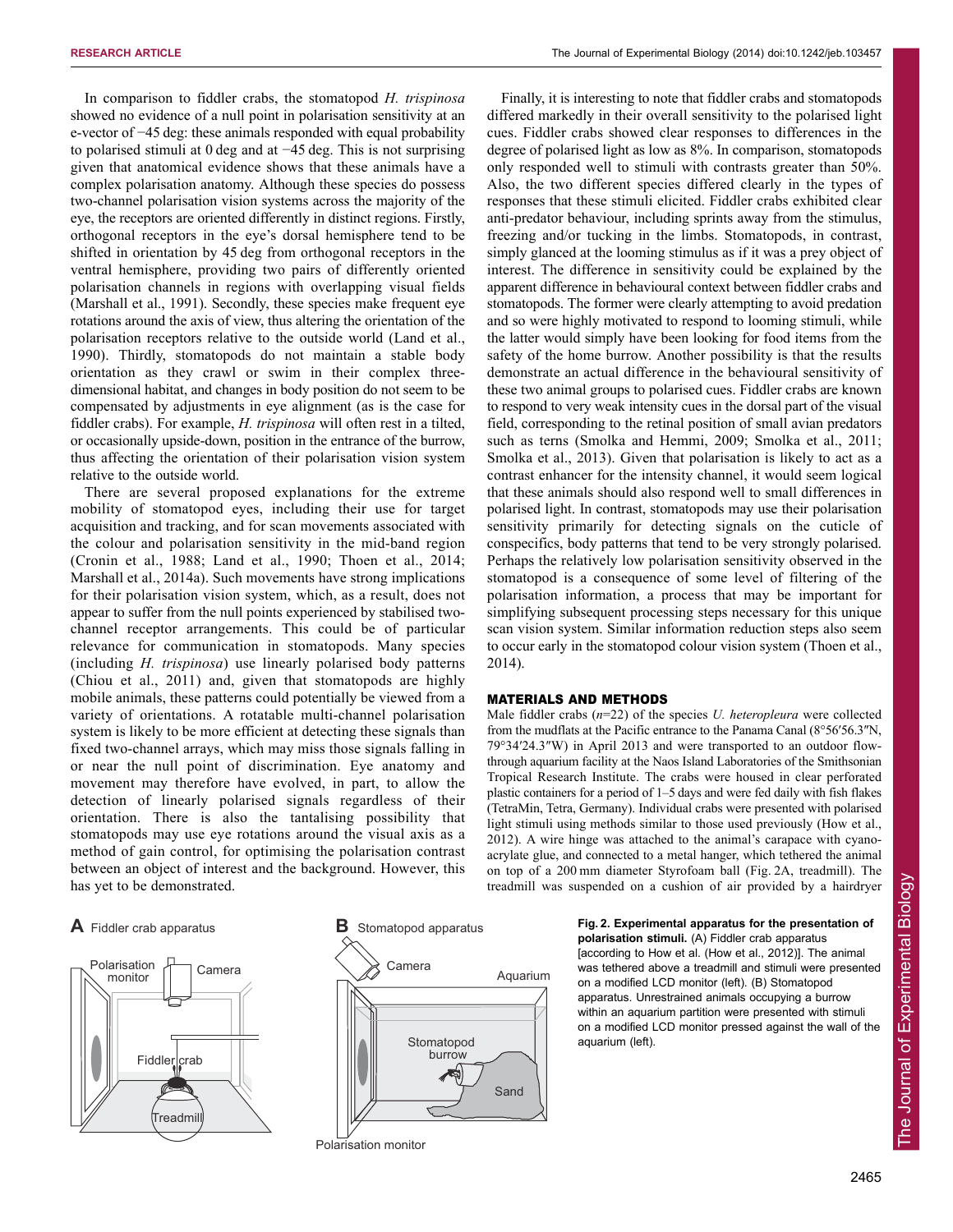**Fig. 3. Polarisation properties of the modified LCD monitor.** (A) Degree of polarised light (solid line, *y*-axis



(Venezia 2400, VS Sassoon, P&G and Conair) allowing the crab to walk freely in any direction (causing the treadmill to rotate beneath it). The treadmill was surrounded by four LCD monitors (1905fp, Dell, Round Rock, TX, USA), three of which were unmodified and displayed a white sky background and a dark brown floor with a flat horizon, level with the top of the treadmill. The fourth monitor had the front polarising filter removed so that the monitor output could vary in polarised light only. This LCD monitor uses an in-plane switching architecture; as the greyscale level addressed to the monitor varies from black [U8=0 (on an 8 bit scale)] through to grey (U8=200), the degree of linearly polarised light declines, while intensity, evector angle (0 deg) and ellipticity  $({\sim}0\%)$  remain constant (Fig. 3A). This allowed us to present the animals with a range of dynamic visual stimuli varying only in the degree of polarised light (Fig. 3). It must be noted that unmodified LCD monitors also generate polarised light. In the case of the three Dell monitors used in this experiment, this was 100% polarised and oriented in a vertical direction, but remained unchanged for the duration of the experiment and so had no influence on the fiddler crabs' response.

Adult male and female stomatopods of the species *H. trispinosa* were collected from Lizard Island lagoon on the Great Barrier Reef, Australia (14°40′40.8″S, 145°26′48.1″E) in July 2013. Animals were housed separately in artificial burrows under natural illumination in a flow-through aquarium system at the Lizard Island Research Station. Individuals were transferred to a  $250 \times 150 \times 200$  mm (length  $\times$  width  $\times$  height) partition within a test aquarium, and the animal's burrow was placed centrally facing the small glass front of the partition (Fig. 2B). The aquarium was constructed of non-tempered glass, and did not affect the transmission of polarised light in any way. Animals were allowed to acclimatise for >10 min. Then, prior to testing, a polarised LCD monitor (1905fp, Dell – same as above) was placed against the front glass panel.

To test whether the threshold response of crabs and stomatopods to the degree of polarised light depended on its e-vector axis, we presented the animals with a range of stimuli on the monitor in the standard position or with the monitor rotated by −45 deg (Fig. 3B). These are hereafter referred to as the 0 and −45 deg stimulus sets. We use the term 'degree' to refer to the proportion of polarised light, and 'degree contrast' as the difference in the amount of polarised light between stimulus and background. In this manuscript we use the percent scale to represent both of these measures, varying from 0 to 100%. For fiddler crabs, each animal was presented with each stimulus condition twice, and monitor orientation was alternated so that half the animals received the 0 deg stimulus set first, and the other half received the −45 deg stimulus set first. The stimulus consisted of a looming circle that expanded over 1 s from 0 to 145 mm diameter at a distance of 220 mm from the crab (thus

left) changed gradually with greyscale value addressed to the monitor (*x*-axis), while e-vector angle (dashed line, *y*-axis right) and ellipticity (dotted line, *y*-axis left) remained constant (at ~0 deg and ~0%, respectively) between 0 and 200 U8 values of the greyscale range. White circles represent the exact stimulus set used in the fiddler crab experiment. (B) Representation of monitor output in Stokes coordinates (S1 and S2). Note that the *z*-axis (Stokes parameter S3 – ellipticity) remained close to zero so a 2D projection in the equatorial plane of the Poincaré sphere captured the relevant information. Solid line, full range of monitor output; white circles, fiddler crab stimuli. (C) Illustration of the polarisation properties of all stimuli used in the fiddler crab experiment and the background against which they were presented. The relative length and angle of the black arrows represent the degree and angle of polarised light, respectively. These are illustrated for the two stimulus sets: horizontal (0 deg; left) and diagonal (−45 deg; right). The stimuli presented to the stomatopods had similar polarisation properties, varying only in the degree values chosen. Left-hand column provides the actual degree of polarisation value.

occupying 36.5 deg of the visual field when fully expanded). The contrast in the degree of polarised light between the looming stimulus and the background was set to the following values, which were presented in a fully randomised order: 0, 3.2, 8.0, 13.0, 18.3, 23.0, 48.1 or 82.9% (note that the last stimulus contrast also varied in e-vector angle; Fig. 3A,C).

The procedure for the stomatopod experiment was similar, differing only in the following ways. Because these animals were unrestrained, there were frequent instances of the stomatopod being in an incorrect position for viewing the stimulus (e.g. tucked inside the burrow). Therefore, the 0 and −45 deg stimuli were presented to a different set of animals to maintain statistical independence between the treatments and for ease of analysis. A single stimulus set was presented to each of 56 different individuals twice, so that half viewed two presentations of the 0 deg stimulus set and half viewed two presentations of the −45 deg set. This proceeded in alternating order to avoid any diurnal or long-term temporal changes in stomatopod behaviour. The actual stimulus was similar to that presented to the fiddler crabs, consisting of an 80 mm loom expanding over 1 s, viewed at a distance of 125 mm (thus occupying a visual angle of 35.5 deg). The exact values of degree contrast presented at random to the stomatopod also differed slightly from those chosen for the fiddler crab experiment: 0, 10, 20, 30, 40, 50, 60 or 70%.

All stimuli were generated in MATLAB (R2012b, MathWorks, Natick, MA, USA) and responses were filmed with either a webcam (model C210, Logitech, Romanel-sur-Morges, Switzerland) or a digital video camera (HDR-SR11E, Sony, Tokyo, Japan). The responses of animals to the looming stimuli were subsequently scored from the digital video recordings by visually detecting changes in the animal's behaviour. This was undertaken in a fully blind process, in which all videos were randomised before analysis. Animals that responded to either of the repeat stimuli were scored 1, and those that responded to neither were scored 0. The score was then averaged across all animals to produce a response probability value for each stimulus/background condition. Because some of the scored behaviours occurred independently of the stimulus, we faced the potential problem of recording false positive responses. To overcome this, we used the response probability to the zero contrast stimuli as an estimate of the background probability of the behaviour.

For the fiddler crab results, a linear mixed model approach was used to determine which data points differed significantly from background levels. This was implemented in R (v.3.0.1, CRAN May 2013) using the 'lmer' function from the lme4 package. The model included animal identity as a random factor to account for any variance and possible biases due to response differences between individuals. We used the link function 'logit' and family 'binomial', and the significance of each stimulus response was determined by comparing the model that included the background level of